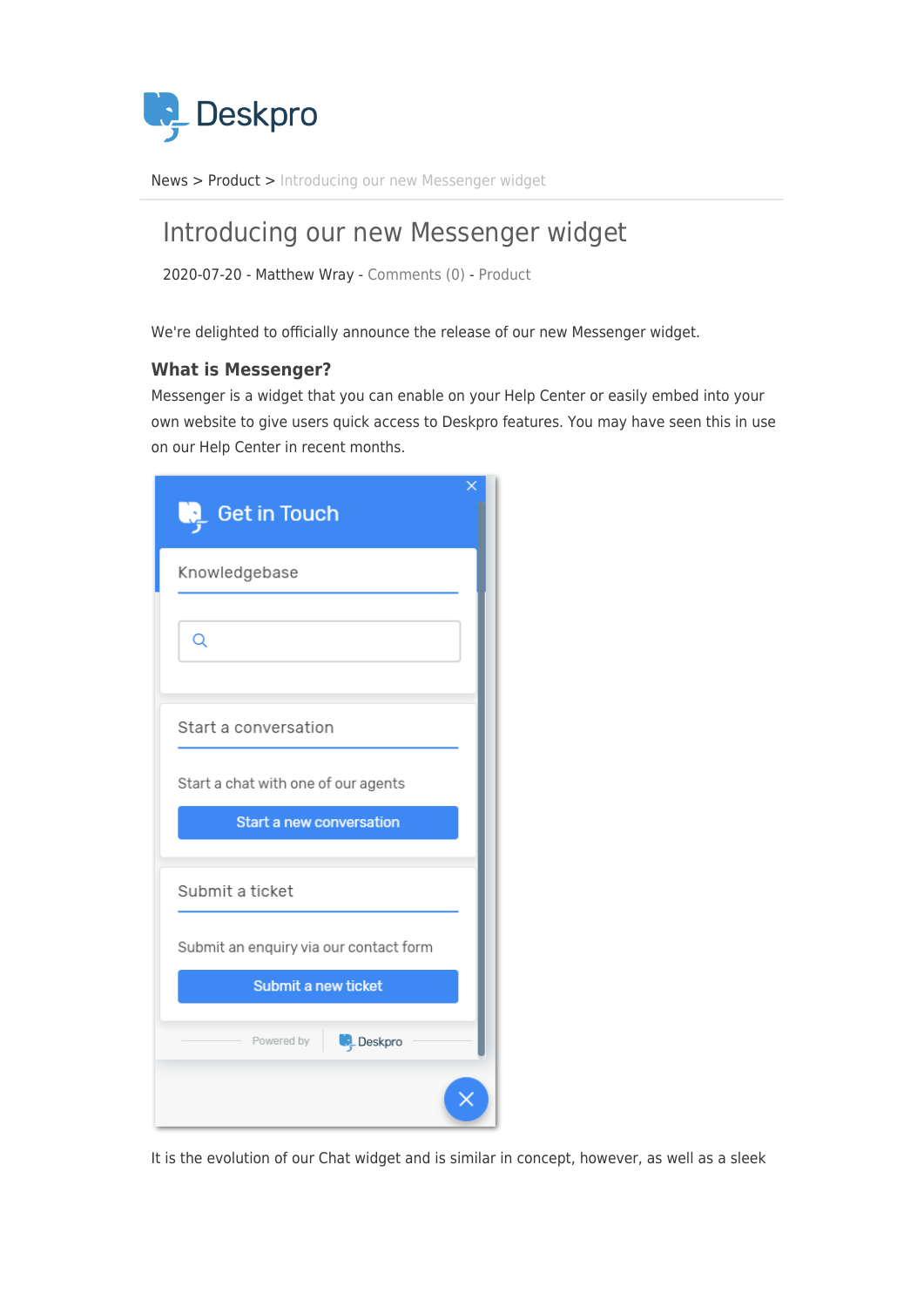new design it also includes more functionality.

Chat was just that - a chat widget. Messenger is an app that contains numerous Deskpro features. Not only can you launch chats through it, but you can also submit new tickets and search the Knowledgebase for articles as well.

See the example below where we're pulling search results for articles directly from Publish into Messenger!

| Knowledgebase                                                                                                 |  |
|---------------------------------------------------------------------------------------------------------------|--|
| Q departments                                                                                                 |  |
| <b>Setting up Departments</b>                                                                                 |  |
| What are Departments? Departments are the main<br>organizational structure of your Deskpro Helpdesk and       |  |
| 2. Organize your departments                                                                                  |  |
| Like many organizations, you might have separate<br>sales and support teams that are staffed by different     |  |
| I'm having trouble with some tickets ending                                                                   |  |
| up in random departments                                                                                      |  |
| Question: I've noticed a few tickets on my helpdesk are<br>ending up in departments that don't make any sense |  |
| See more results                                                                                              |  |

The options around handling incoming chats where there is no agent available are greatly improved too.

#### **How do I enable Messenger?**

Messenger will be enabled by default on new accounts.

If you have an existing account, you should upgrade to version 2020.2 first. Then, you can enable it from your Admin dashboard. The Messenger widget settings can be found by